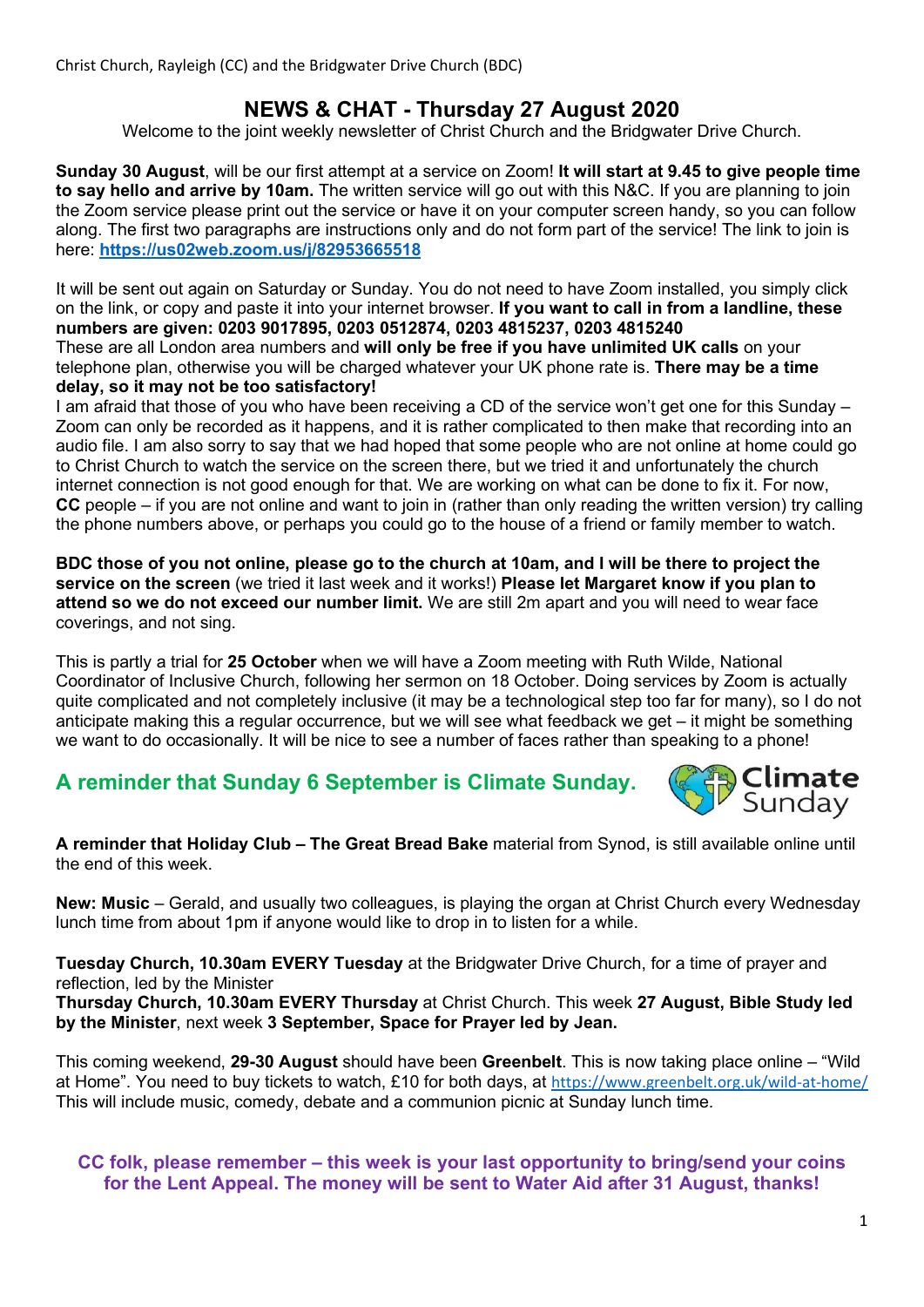Christ Church, Rayleigh (CC) and the Bridgwater Drive Church (BDC)

### DEVOTION

Last week on Facebook, I posted a picture of our potato plant, saying how I couldn't believe that this impressive plant had grown from one manky old potato!



A friend of mine (who is not religious, as far as I know) said – you could get a whole sermon out of that! I'm not sure I could, and I think it has been done – Parable of the Mustard Seed? But it did seem like a good metaphor for our current times.

From tiny acorns… giant oaks

From a tiny mustard seed… the Kingdom of God

From a manky old potato….

Maybe out of this strange and trying time of pandemic something new and exciting will come! (I nearly said 'bigger and better' but size isn't everything!)

### TIPS & IDEAS – from 64MillionArtists

What is a problem, issue or worry you have overcome during lockdown? Use this challenge to capture the ways you dealt with your problem, and reflect on how you used your creativity to help you. Capture your story in a square. You could use any medium or material. Here's an example from the Stitch in Time Community Quilt. "A stitch in time saves nine" – suggests a problem solved early, prevents bigger problems later on.

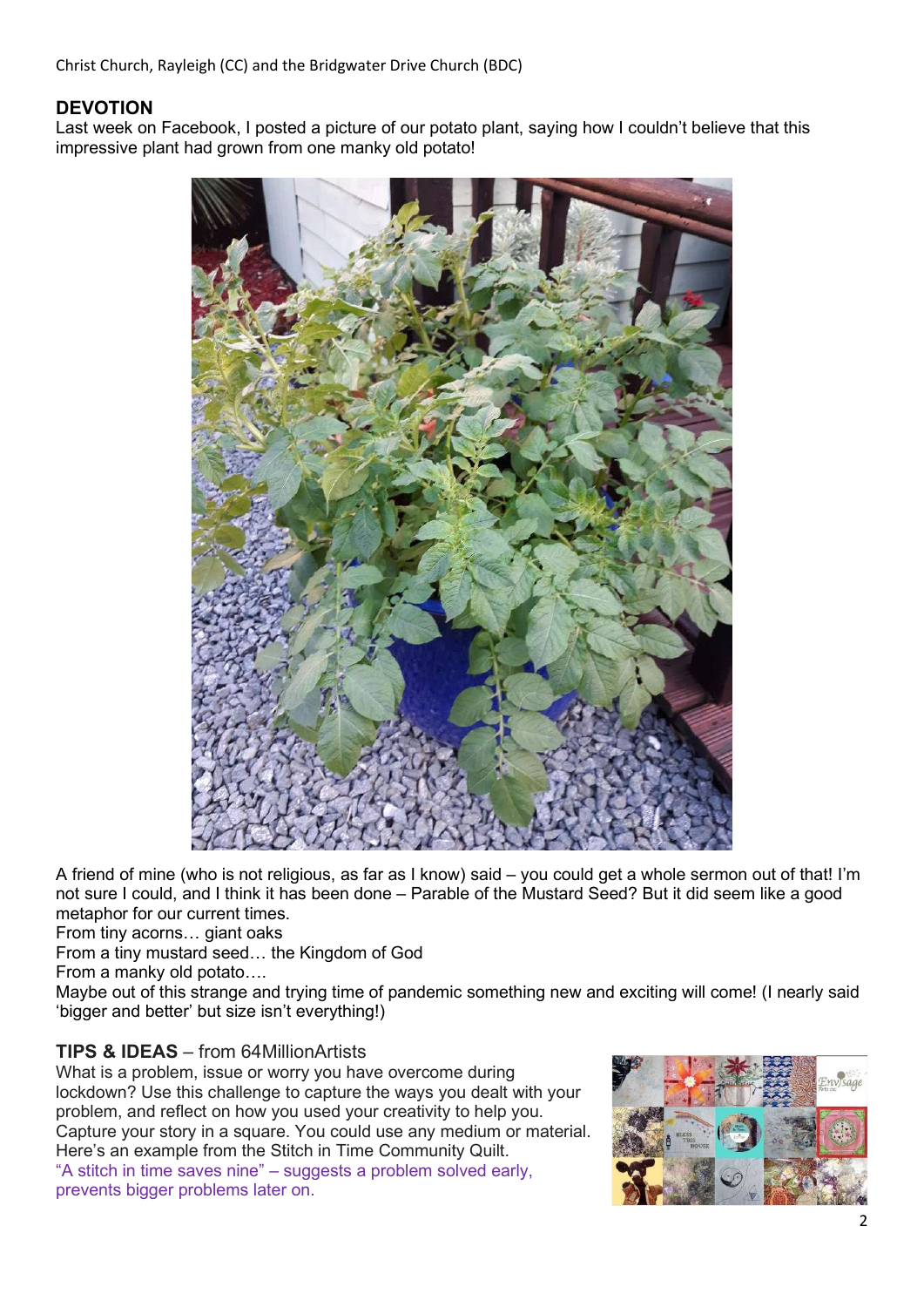Christ Church, Rayleigh (CC) and the Bridgwater Drive Church (BDC)

## ECO-CHURCH & THE ENVIRONMENT

Five ways to make an impact – small lifestyle changes that could make the world more sustainable (Money, The Guardian, 15 August 2020). I suspect many of us are already doing some of these:

- 1. Buy less! Sounds obvious, but reducing your consumption is the most direct way to reduce your environmental impact. Put any savings you make in an ethical bank e.g. Triodos
- 2. Boycott unethical companies. e.g Amazon
- 3. Buy second-hand tech and clothing. I was surprised by the suggestion of second-hand technology, but each new phone or computer uses a huge amount of natural resources. Apparently, a lot of refurbished tech products are available. And/or try to make them last as long as possible rather that automatically upgrading every year or two (phones).
- 4. Change the way you travel (if possible) less reliance on cars. Walk or cycle instead, public transport or car share. Obviously, this is a bit limited under pandemic restrictions, but as a general principle…
- 5. Reduce your meat and dairy consumption. Things like lentils and black-eyed beans are cheaper per 100g of protein than diced beef and use far less carbon to produce.

Ethical Consumer, https://www.ethicalconsumer.org/ is a great place to research ethical buying with more than 125 product guides, rating products on issues including climate impact and human rights. And a fascinating list of companies to be boycotted and why.

In anticipation of Climate Sunday, the poem Extinction by Jackie Kay

We closed the borders, folks, we nailed it.

No trees, no plants, no immigrants. No foreign nurses, no Doctors; we smashed it. We took control of our affairs. No fresh air. No birds, no bees, no HIV, no Poles, no pollen. No pandas, no polar bears, no ice, no dice. No rainforests, no foraging, no France. No frogs, no golden toads, no Harlequins. No Greens, no Brussels, no vegetarians, no lesbians. No carbon curbed emissions, no Co2 questions. No lions, no tigers, no bears. No BBC picked audience. No loony lefties, please. No politically correct classes. No classes. No Guardian readers. No readers. No emus, no EUs, no Eco warriors, no Euros, No rhinos, no zebras, no burnt bras, no elephants. We shut it down! No immigrants, no immigrants. No sniveling-recycling-global-warming nutters. Little man, little woman, the world is a dangerous place. Now, pour me a pint, dear. Get out of my fracking face.



More climate change related poems here, and for if you want to hear Extinction, or any of the other poems being read.

https://www.theguardian.com/environment/series/keep-it-in-the-ground-a-poem-a-day